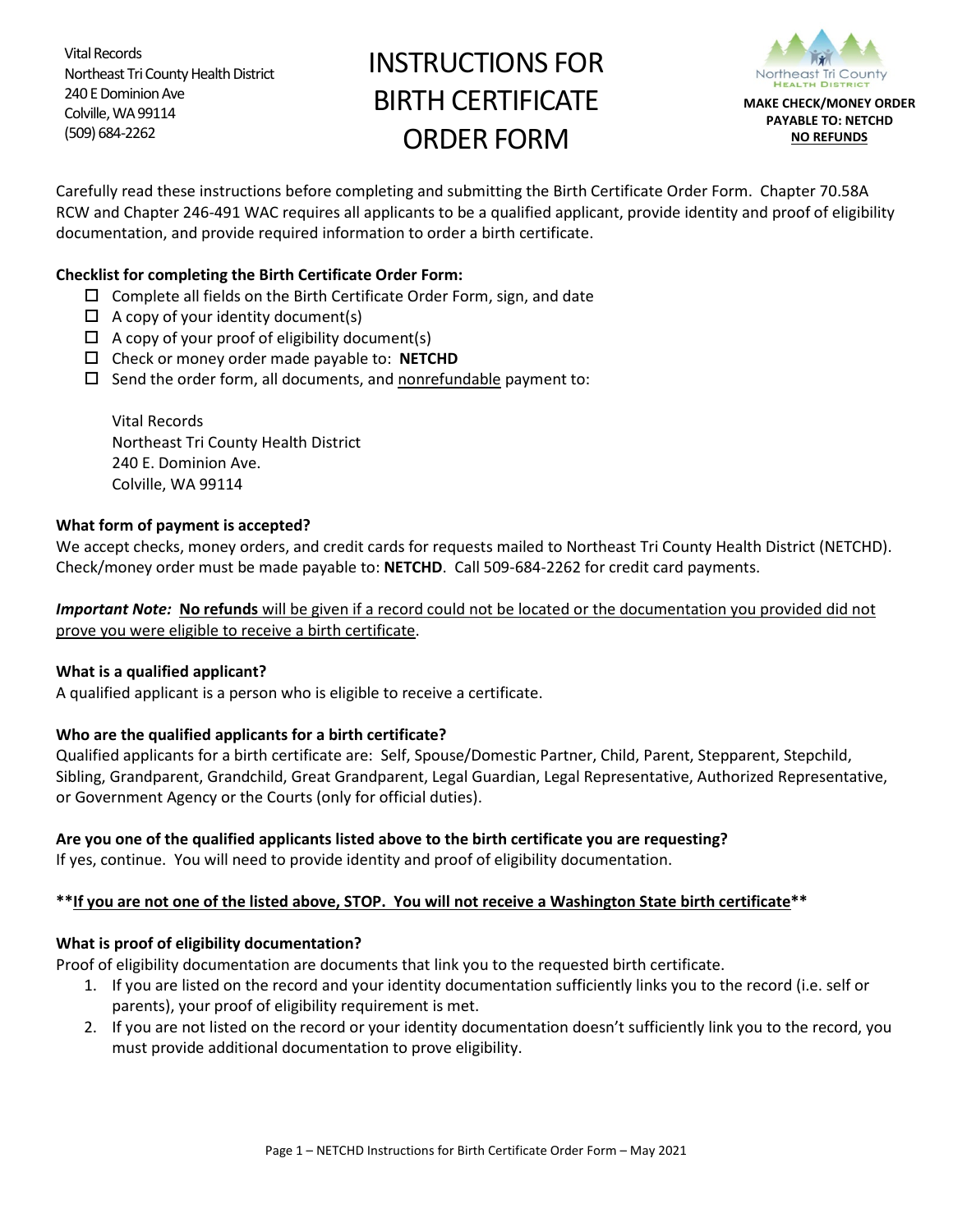#### **What documents will the Department of Health (DOH) or NETCHD accept to prove eligibility?**

DOH and NETCHD will accept the following documents to prove eligibility:

- Copies of vital records such as certifications of birth, death, marriage, and divorce from this or another jurisdiction that link you to the requested record.
- Copies of certified court orders from a court of competent jurisdiction linking you to the record (i.e. legal guardian).
- Document or letter from a government agency or courts stating the certification will be used in the conduct of official duties (for government and court officials only).

View the list of [Acceptable Proofs of Eligibility Documentation](https://www.doh.wa.gov/Portals/1/Documents/Pubs/422-178-AcceptableProofsOfEligibilityDocument.pdf?ver=2020-10-05-114951-737) for examples of how to prove qualifying relationship.

### **What identity documentation will DOH or NETCHD accept?**

DOH and NETCHD will accept a copy of:

- One government issued identity document (must contain photo, full name, and date of birth) that is current or expired less than 60 days; or
- If you do not have a government issued identity document, then at least two alternate documents from the alternate list. The alternate documents must contain matching first and last names and addresses, or in combination contains full name, date of birth, and photograph.

View the Acceptable Proofs Of Identity [Documentation](https://www.doh.wa.gov/Portals/1/Documents/Pubs/422-177-AcceptableProofsOfIdentityDocuments.pdf) for a list of acceptable identity documents.

#### **What information is required?**

The following information is required as it appears on the birth certificate:

- First, middle, and last name of the subject of the record
- Date of birth (month, day, year)
- City or county where the birth occurred
- First and last name of all parents listed on the record

## **What if I cannot provide the required documents to prove eligibility, do not have identity documents from the acceptable list, or know the required information?**

If you are unable to meet the requirements, you will need to contact the DOH at 360-236-4300.

For more information about vital records, please visit the Washington State DOH website at [https://www.doh.wa.gov/vitalrecords.](https://www.doh.wa.gov/vitalrecords) To obtain information on vital records services available at the Northeast Tri County Health District Colville office, please visit the NETCHD website at [https://www.netchd.org.](https://www.netchd.org/)